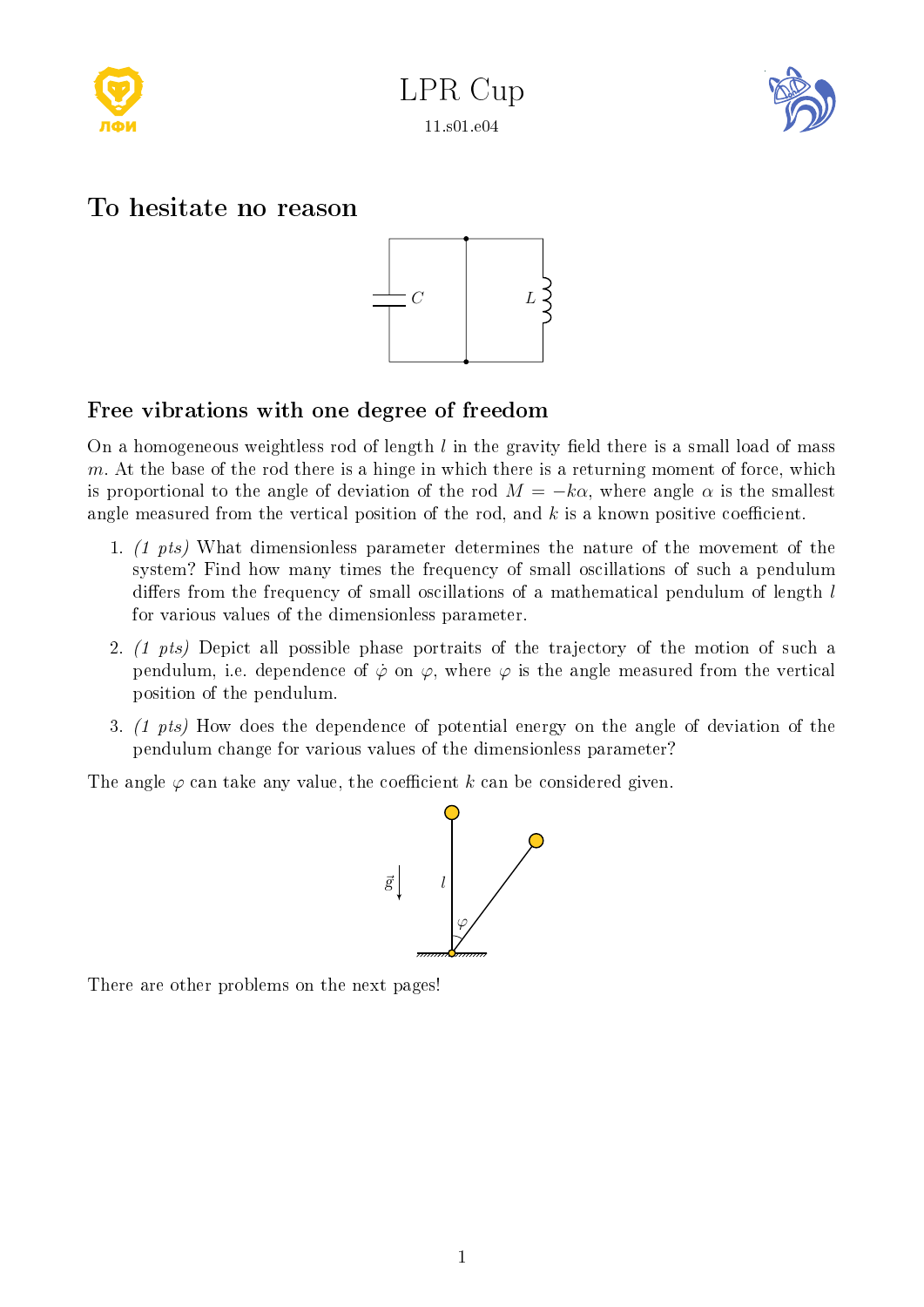### Forced oscillations with one degree of freedom



To record the horizontal vibrations of the foundation during an earthquake, you can use a device (vibrograph), the simplest diagram of which is shown in the figure. A weight of mass m is attached to the frame of the vibrograph using two stiffness springs  $k$  and a smooth drum rotating around the horizontal axis. The recording of vibrations on the drum occurs with a pen mounted on the weight.

(1 pts) Find the ratio of the amplitude of the harmonic vibrations of the foundation with the cyclical frequency  $\omega$  to the amplitude of the forced oscillations of the weight recorded on the drum.



### Forced oscillations with several degrees of freedom

It is known that the skyscraper  $\ast$  Taipei 101  $\ast$ , located in the capital of Taiwan  $-$  Taipei, is designed for use in natural conditions, where typhoons and earthquakes are not uncommon. In order to withstand strong winds and prevent lateral displacements of the skyscraper tower, it has the largest inertial vibration damper  $-$  a 660-ton steel pendulum in the form of a ball. To understand how a steel ball can reduce the amplitude of oscillations of a skyscraper tower, we propose to consider the simplest model discussed below. A bar of mass M, located on a smooth horizontal surface, is attached by two stiffness springs  $k$  to the walls, as shown in the figure. A small ball weighing m is suspended from it on threads with a length of  $l$ . A harmonic horizontal force  $F(t) = F_0 \cos(\omega t)$  is applied to the bar.